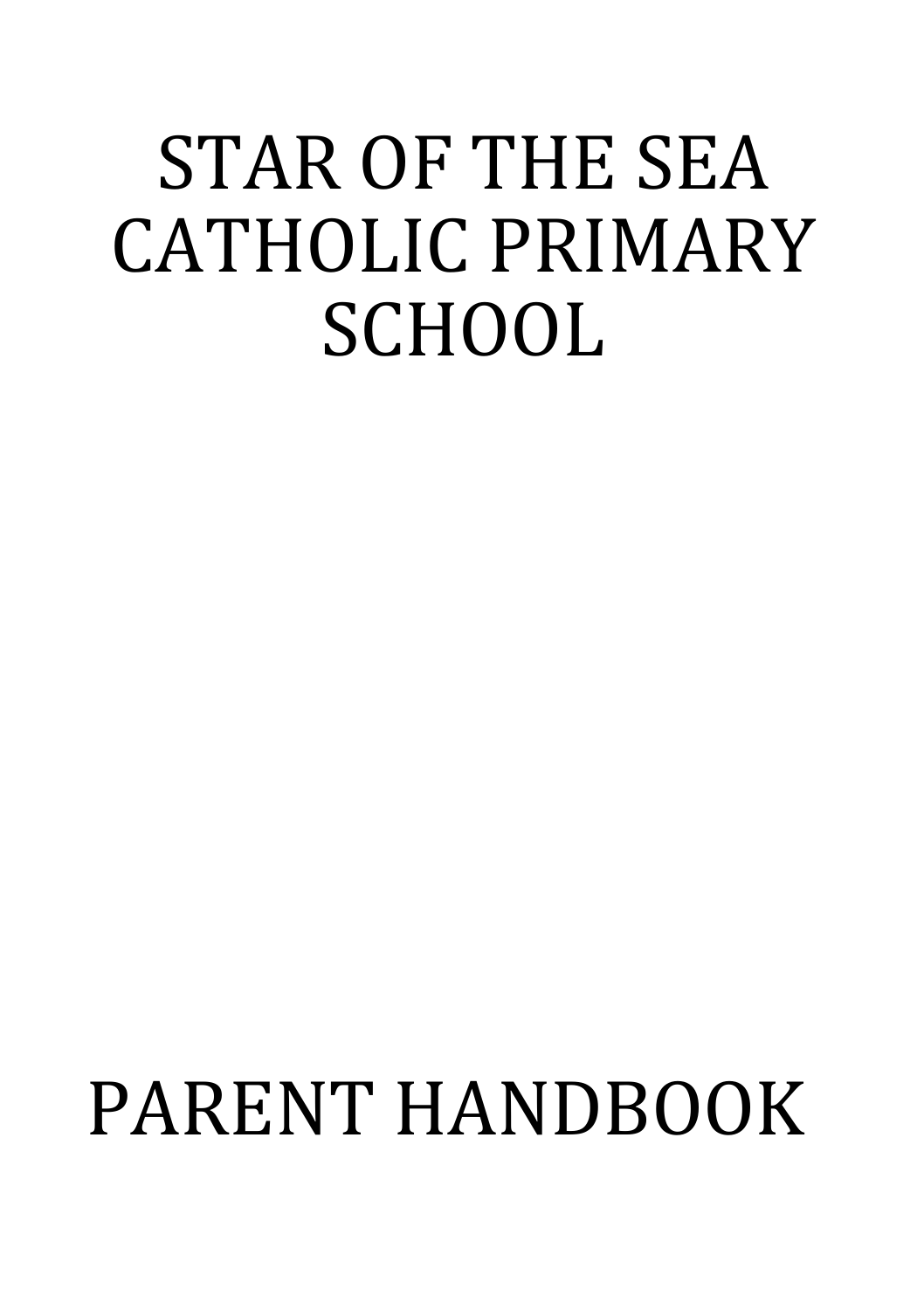

#### **SCHOOL INFORMATION**

Star of the Sea Catholic Primary School is a Catholic school catering for students in Years Pre-Kindergarten to Year 6. It is situated in Swinstone Street, Rockingham and serves the city and outlying suburbs.

PRINCIPAL: Mr Mauricio Da Silva ADDRESS: Swinstone Street, Rockingham WA 6168

POSTAL ADDRESS: PO Box 5189, Rockingham Beach WA

TELEPHONE: (08) 9553 9500

FAX: (08) 9553 9531

6969

EMAIL: EMAIL: EMAIL: WEB PAGE: [www.starofthesea.wa.edu.au](http://www.starofthesea.wa.edu.au/)

**OUR LADY OF LOURDES PARISH** PARISH PRIEST: Father Pierluigi (Pier) Vajra

Email: [secretary@ololrockingham.org.au](mailto:secretary@ololrockingham.org.au) Website: [www.ololrockingham.org.au](http://www.ololrockingham.org.au/)

PHONE: 9527 1605 MASS TIMES: Friday 7.30am

PARISH OFFICE TIMES: Tues – Fri 9.30am – 2.30pm Saturday 6.00pm (vigil) Sunday 7.30am, 9.30am, 6.00pm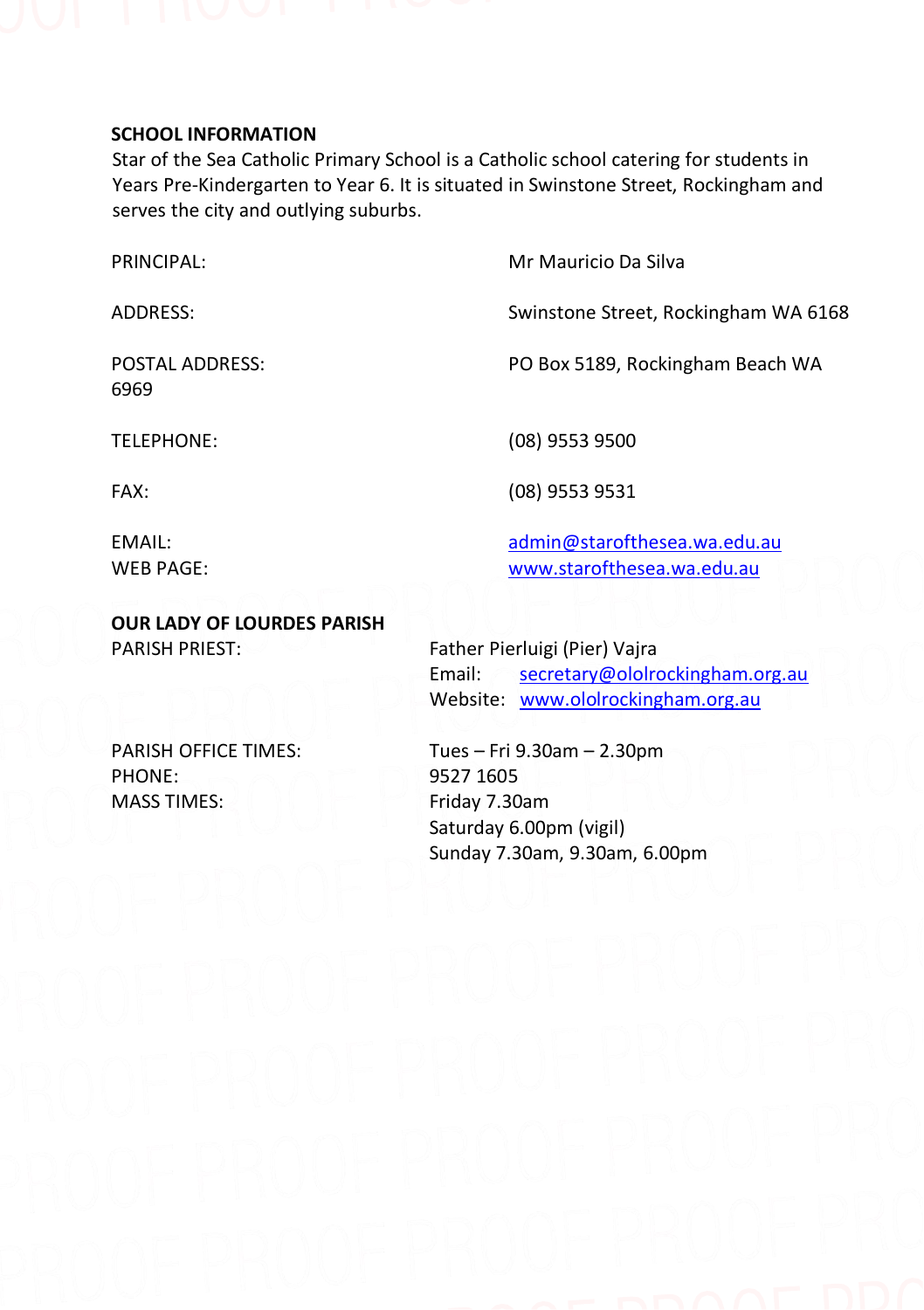#### **VISION STATEMENT**

We at Star of the Sea Catholic Primary School value;

- The teachings of Jesus
- The richness and promise of each person
- Learning as a life-long process, wholly dependent on a partnership between parents, teachers, students and the wider community

We believe;

- In the teachings of Jesus and the doctrine of the Catholic Church
- That a safe environment promotes learning
- That we should respect and value the differences of all

We promote;

- Collaborative learning
- The practice of students taking responsibility for their actions

We celebrate;

- The achievement and successes of all our students
- The gifts of the students and teachers
- Our relationship with God through the gift of prayer, Sacraments and encountering Jesus through the Eucharist at Mass.

#### **SCHOOL ETHOS**

*At Star of the Sea Catholic Primary School, students and staff work together to develop:*

- Our Catholic tradition where Christ is the centre of the school life
- A caring place where learning is a joy & individual needs and abilities are catered for
- Self-esteem, initiative, respect and self-discipline
- A comprehensive program of work ministering to the 'whole person'
- A sense of belonging within a Catholic community and the wider community
- An understanding and concern for the environment
- Compassion for those in need and a sense of social justice and morality
- An understanding and appreciation of Indigenous culture and its special place within the history of Australia
- An understanding and appreciation of cultures other than one's own

#### **SCHOOL PRAYER**

God our Father, guide our school in the way of truth and goodness and give us the courage and strength to always do what is right so that we bring honour to ourselves, our parents and our school. Our Lady Star of the Sea, Pray for us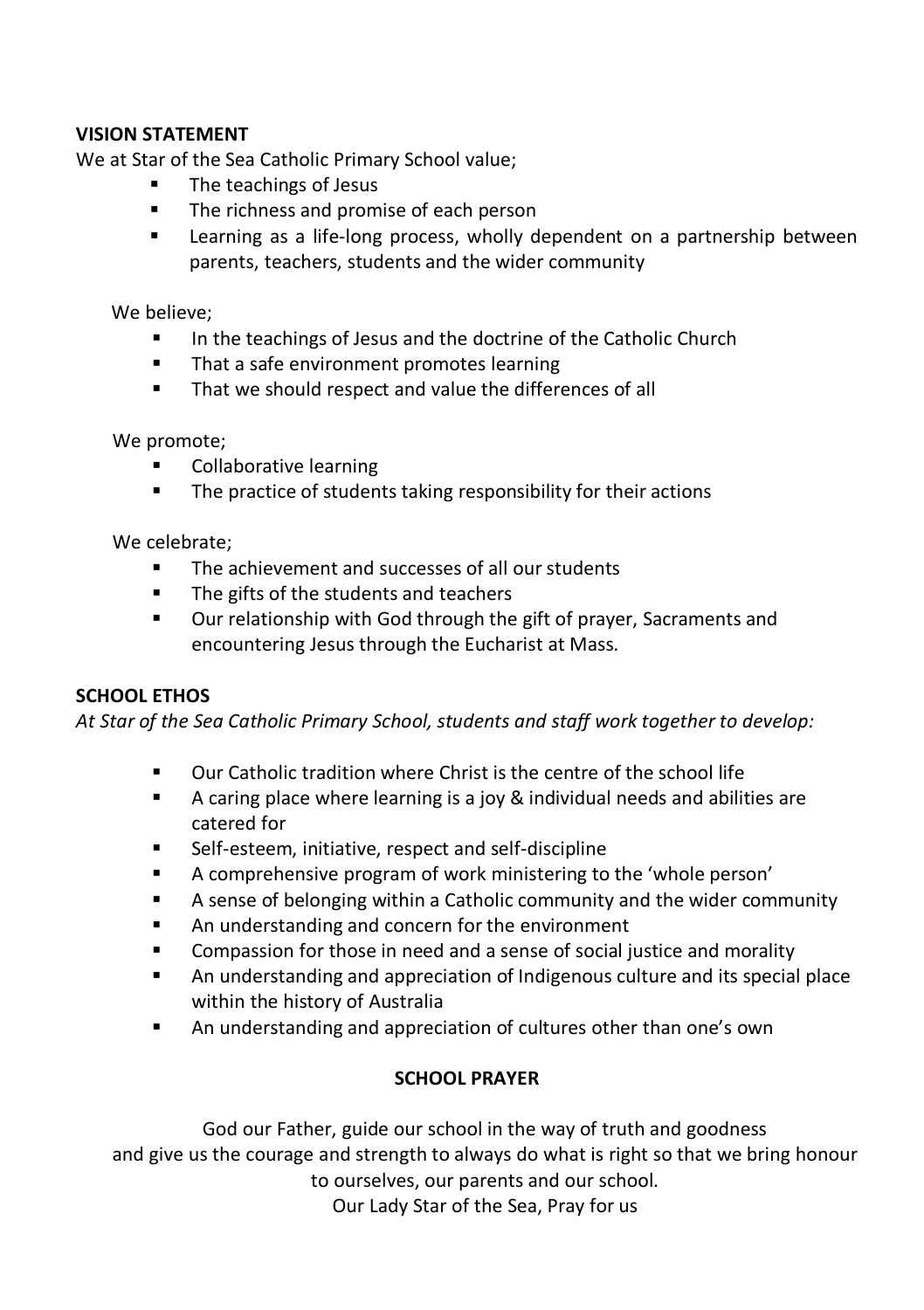#### **SCHOOL LOGO**

SCHOOL MOTTO - Lead Us, Guide Us

SCHOOL CREST

Mary – Our Lady Mother of Jesus

Star – Guidance

Sea – Symbol of Rockingham being located on the coast

Mrs Karen Daughenbaugh designed the initial logo in 1979. Karen was previously a teacher at Star of the Sea Catholic Primary School.

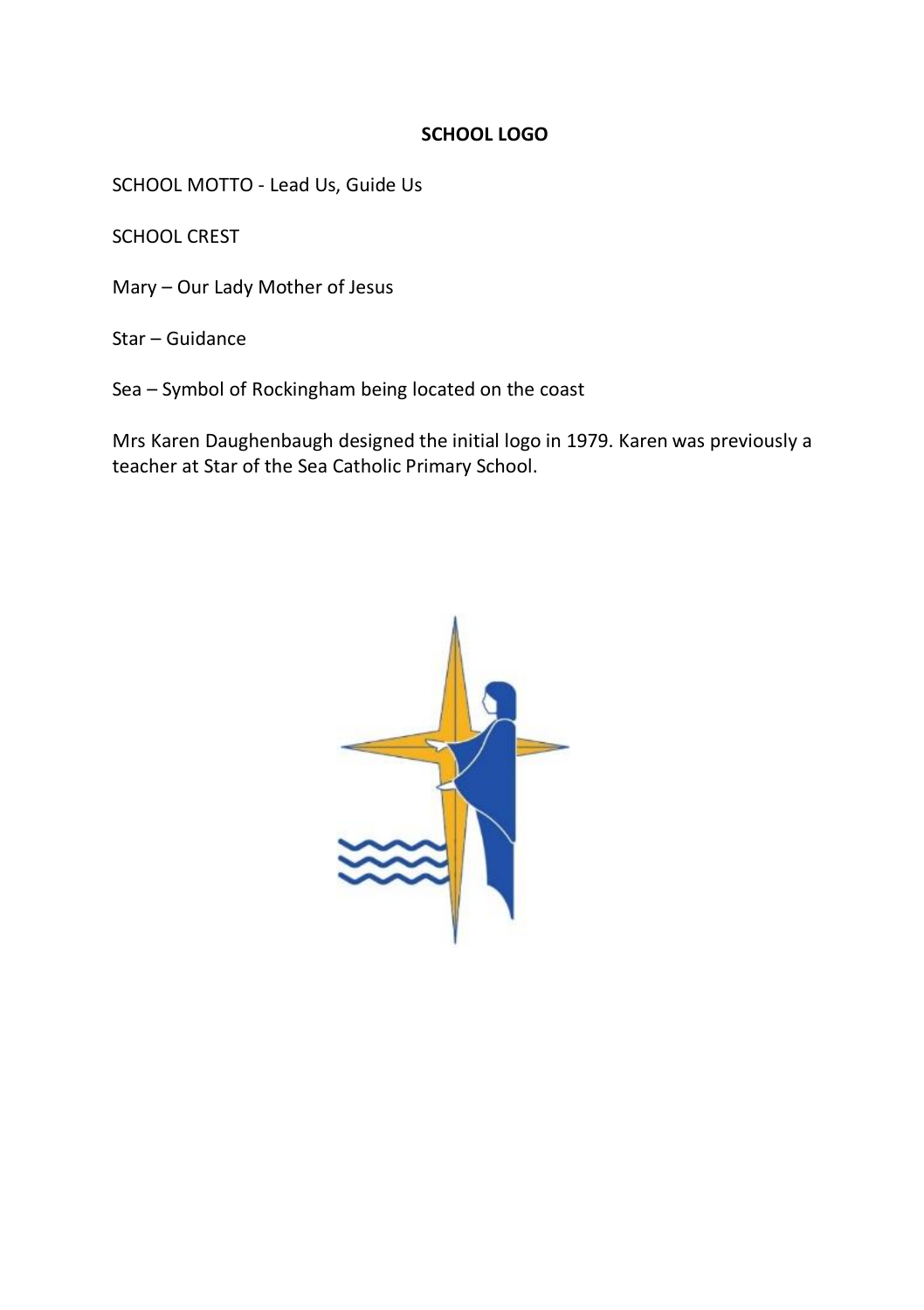#### **CORE VALUES**

Star of the Sea Catholic Primary School is a Christ-centred and child focused community actively living the Gospel through the values of:

• **Respect** – is an attitude of loving and caring about people, all living things and our environment. We are respectful by treating others as we want to be treated. Respect includes honouring the rules of God, our family, our school and our community.

> Respect Yourself Respect Others Respect Your Family, Faith and Culture Respect Your School and Your Community Respect the Environment

• **Service** – is giving your love to others and wanting to make a difference in their lives. Service is being able to identify a need and doing something about it. We display the Spirit of Jesus when we work with the spirit of service by giving any action our best effort. People who want to be of service can change the world.

> Service to God Service to Yourself Service to Your Family, School and Community Service to the Poor, Marginalised and Minorities Service to the Environment and the World

• **Excellence** - Excellence is recognising your God given gifts and talents and using them to benefit yourself and others. Excellence is effort guided by an honourable purpose.

> Excellence in Yourself Excellence in Whatever you do Excellence in your Relationships with Others

#### O **CODE OF CONDUCT**

The purpose of the Code of Conduct is to describe minimum standards of conduct in all behaviour and decision making to ensure the safety and well-being of students, staff and parents. Code of Conduct can be foun[d here.](https://irp.cdn-website.com/c8683b04/files/uploaded/1.%20Code%20of%20Conduct%20.pdf)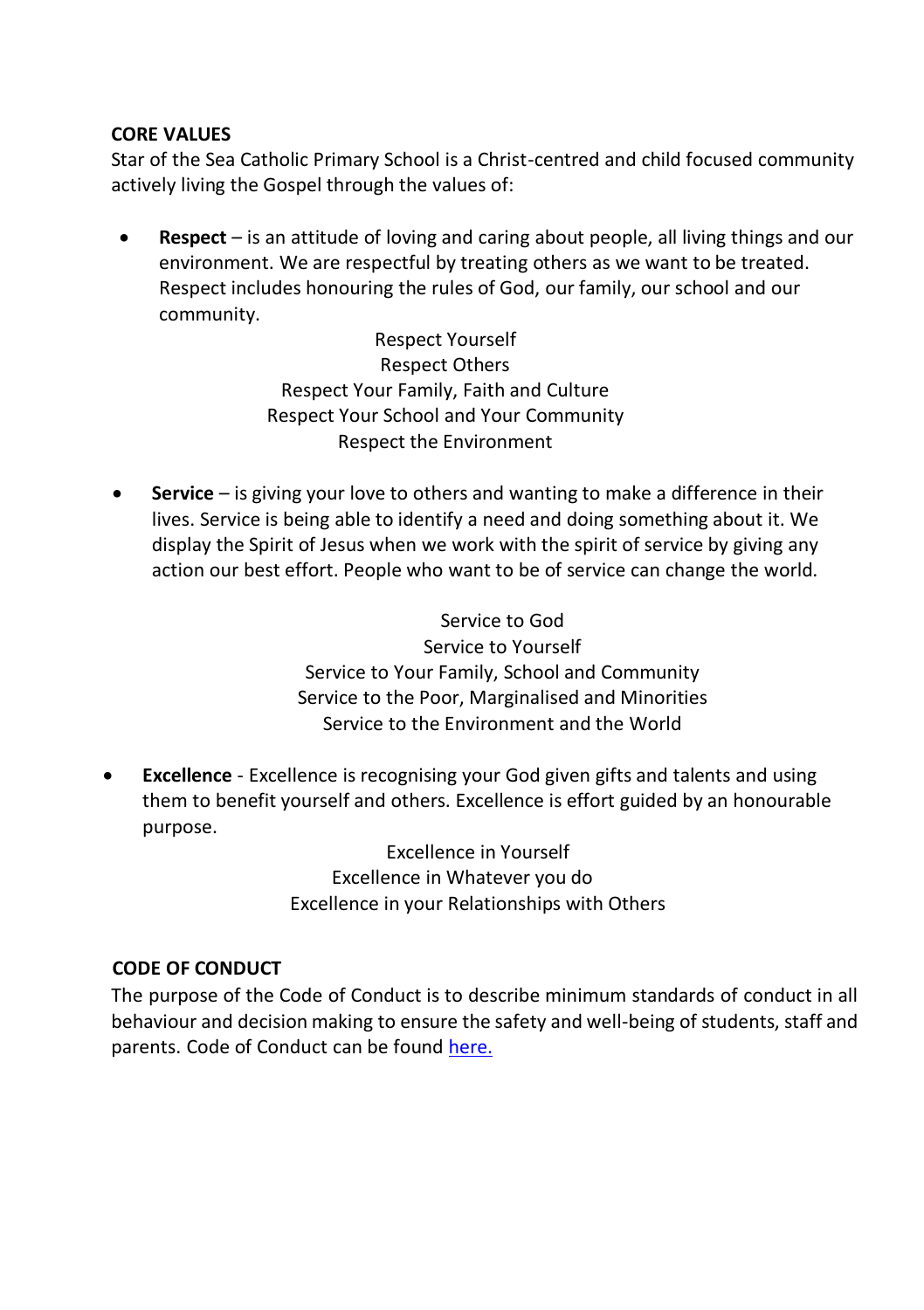#### **HISTORY OF THE SCHOOL**

In the year of 1948, the sisters of Our Lady of the Missions arrived from Busselton to Peron House in Rockingham. Peron House consisted of 44 acres and was purchased for the sisters by his Grace the Archbishop Most Reverend Dr Prendiville. It was originally a turtle-canning factory. Turtles were penned at the factory from the North West for meat and soup at the beginning of the 1900s. The enterprise fell through and Peron House was abandoned and used as a guest house prior to the sisters moving there. From 1928-1948, the Turtle Factory became a visitors' guest house.

In May of 1948, Peron House opened with the celebration of Holy Mass at the parish church by Reverend Father Holohan. The first pupils of Star of the Sea attended school in July. The students at Peron House or the Turtle Factory, as it was locally known, used to swim in the water on the waterfront at Point Peron during lunch and often after school. The school was only 50 yards from the water. Railway tracks, which were used at the Turtle Factory, were left at Star of the Sea and Peron House as part of the decor.

In 1972, the convent at Point Peron became too small for the use of a school and the new Star of the Sea School was built in Swinstone Street. Three sisters went to live in a house in Hillman and continued teaching at Star of the Sea School. It was blessed by Archbishop Goody and the first Principal was Sr Catherine Brabender.

The first teachers were:

| : Sr Margaret Mary Doherty |
|----------------------------|
| : Mrs Jackie Thomson       |
| : Mrs Emily Mull           |
| : Sr Catherine Brabender   |
| : Sr Mary O'Sullivan       |
| : Mrs Lyn Levien           |
| : Mrs Lyn Levien           |
|                            |

Mrs Bee was the remedial teacher who taught one day per week. Mrs Wendy Dobra taught on a part time basis per week.

There was a very small population of boys in the upper class. Boys from Year 4 left to go to Christian Brothers College in Fremantle. There were no male teachers. Stage One of the school was built purely with parish money and with no government help. As Our Lady of Lourdes Church wasn't built on the current site until 1978, school Masses were held in the existing Year 5 classrooms.

When Star of the Sea School was built in 1972 a bank loan was raised and all available parish funds were used to help with repayments. The school provided for a total of 210 pupils with 30 children in each grade. Class size was increased to 35 pupils to accommodate enrolments. The staff was small and there were open learning areas for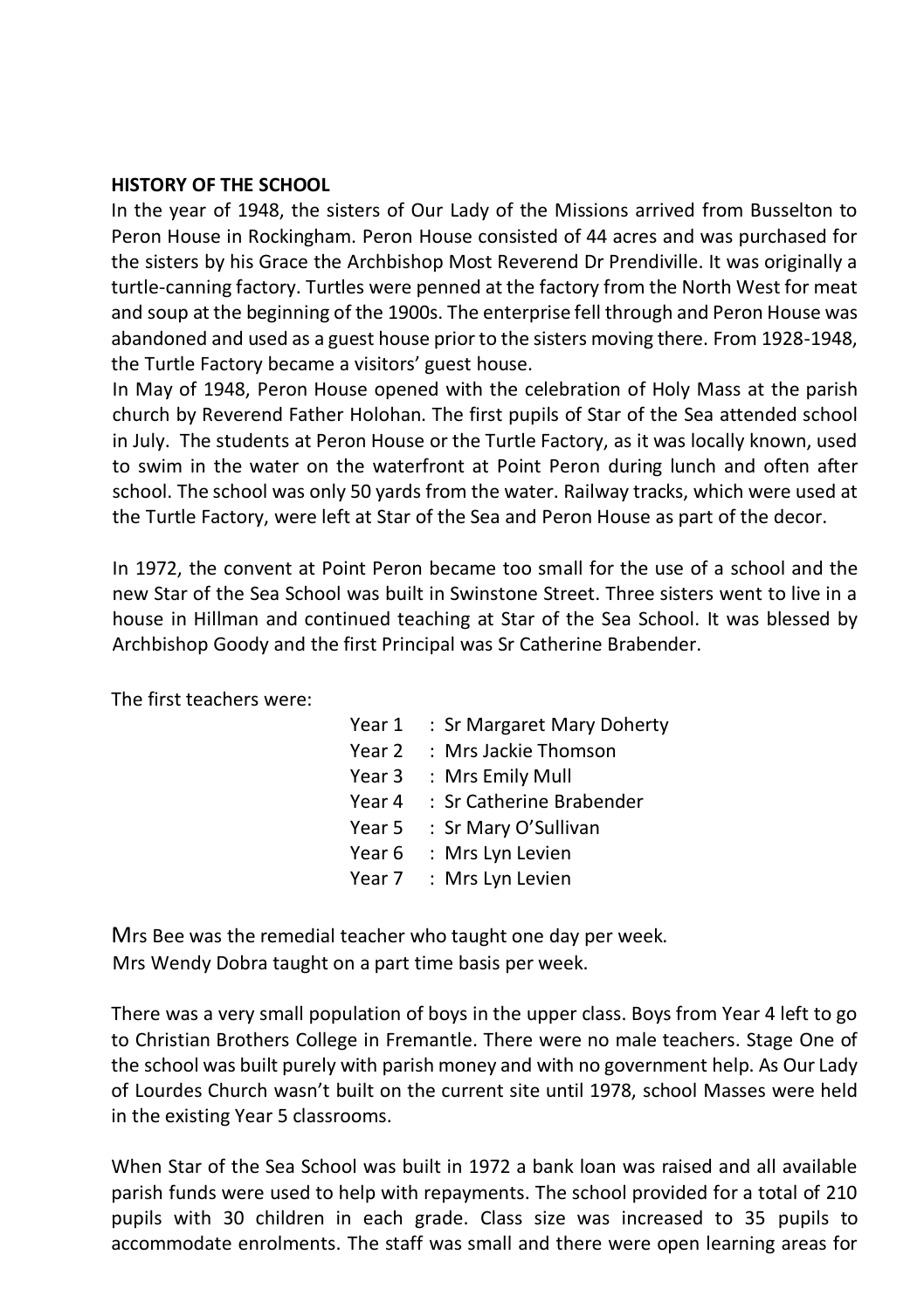the children in single stream classes. There was no security needed and worksheets were duplicated on a Gestetner machine.

Parents cleaned the windows and the floors. Confirmation was celebrated in the school library. Bingo was held in the school each Wednesday and funding from this event greatly benefitted the school. It was the only Catholic school in the Rockingham Shire. The children at Star of the Sea were deprived of a lot of aids due to the number of students attending the school.

A new Administration block and Special Ed Unit was blessed and opened on 17th September 1989. In 1993, the Pre- Primary section was blessed and opened for the children of Rockingham. In 2005 the Administration Block was extended and refurbished. On 10th November 2011, the new Pre-Primary and Year 1 classrooms, refurbished Year 6 classrooms and Library were officially opened and blessed.

In 2021 the new 21 classrooms were officially opened. They include Yr2 – 6 Classrooms, A New Specialised Learning Area (SLA), Music Room, Science Lab and 2 Multi-purpose Rooms.

It is in thanksgiving for the dedication and the missionary spirit that teachers both lay and missionary have given to the education of the Catholic children of Rockingham.

#### **SCHOOL HOUSES / FACTIONS**

The school has four House Factions and acknowledges the richness and promise of each person.

- Brady (Red Faction) named after Bishop John Brady, first Bishop of Perth in May 1845. Bishop Brady helped to establish Catholic education in Perth.
- **Lourdes** (Blue Faction) named after Mary, Our Lady of Lourdes. Mary appeared many times to a young girl named Bernadette at a grotto in Lourdes in Southern France.
- **John Paul** (Gold Faction) named after His Holiness John Paul II, elected Pope in October 1978. Pope John Paul II dedicated his life to the service of the Catholic Church.
- **Walsh** (Green Faction) named after Father Finbarr Walsh, appointed Parish Priest of Rockingham in May 1976. Father Walsh was responsible for the building of Our Lady of Lourdes Church.

Students from Kindergarten to Year 6 are allocated a faction and they remain in the same faction throughout Primary School. Siblings are placed together in the same faction. Students in each faction come together at various times of the year to participate in activities.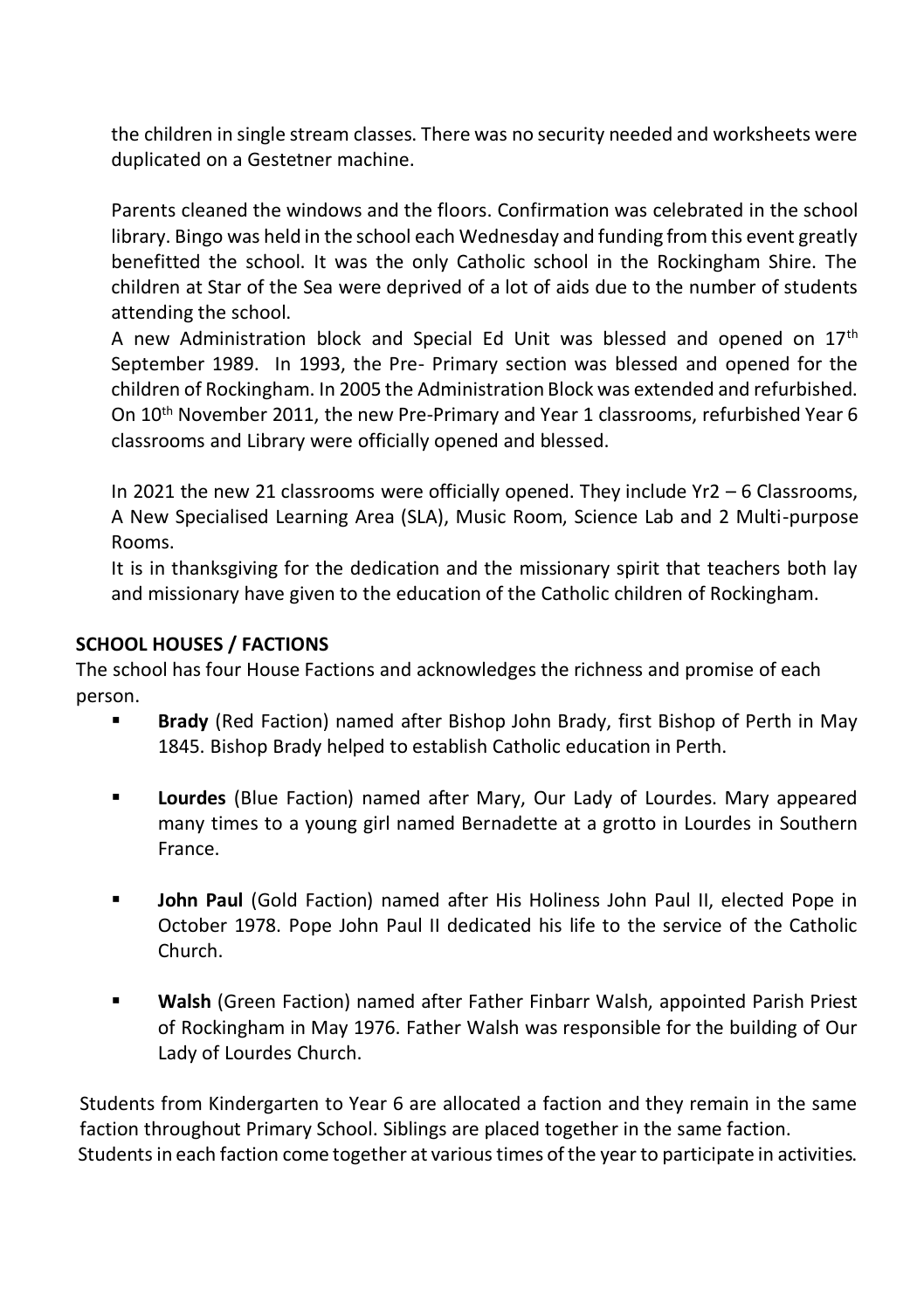### **PROCEDURES FOR ENROLMENT**

The Principal or designated personnel will interview all new students with their parents. (It is essential for the student to be present). All information regarding your child must be shared at enrolment. An additional meeting may be required for children with special needs.

Parents are required to read, complete and sign all of the Star of the Sea Catholic Primary School enrolment documentation, before their child will be offered a position in the school.

All students from Year 1 to Year 6 must be in full school uniform*.* All students in Kindergarten and Pre-Primary may only wear the school sport uniform.

Star of the Sea Catholic Primary School uniform is compulsory. Parents agree to abide by this procedure when enrolling their child into the school.

#### **SCHOOL FEES**

A copy of the Fee Structure will be included with your application package. Fees may change from year to year. The payment of these fees is essential for the provision of resources and consumable goods that are an integral part of the overall education programme for our students.

School fee accounts will be issued once a year in February. These will be sent with the eldest child. Reminder statements will be emailed at the beginning of each Term.

Payment options are:

*Option 1*

Pay the full amount of school fees by 4<sup>th</sup> March 2022 and receive a 5% discount. (Discount only applied to tuition fees and not applicable to HC Card Holders)

*Option 2*

Fees payable in four equal instalments, the first payment being due  $4<sup>th</sup>$  March 2022, the second instalment will be due  $27<sup>th</sup>$  May 2022, third instalment due  $12<sup>th</sup>$ August 2022 and the final instalment due 31stOctober 2022.

*Option 3*

Pay the full amount in regular instalments via Direct Debit between February and October. The instalments that are paid will need to pay off the full amount of fees no later than  $31^{st}$  October 2022.

Please note that school fees need to be paid in regular instalments as per the option above. You will receive overdue school fee statements if instalment amounts have not been met by the due date.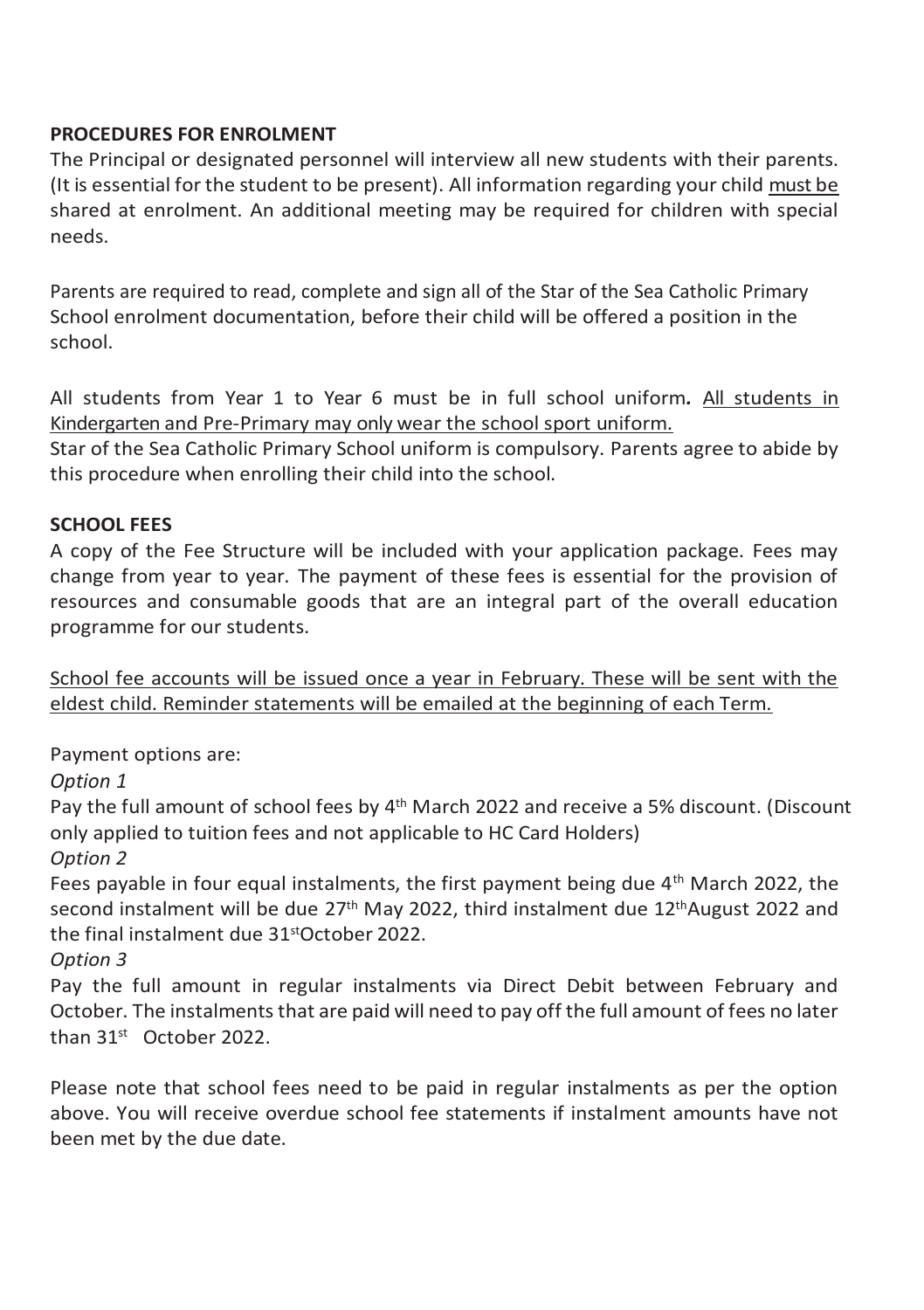#### **EDUCATION PACKS**

A component of your Annual School Fee invoice, is your child's Education Pack. This pack includes many necessary aspects which will enable your child's teacher to deliver a full and comprehensive curriculum. Stationery items will be made into Book Packs and will be distributed by the classroom teacher.

The Education Pack also includes the cost of photocopying for the year, as well as specialised programmes and testing procedures that take place throughout the year (Mathletics, ACER testing, Extension Program testing etc).

#### **CHANGE OF SCHOOLS—NOTICE OF WITHDRAWAL**

If you intend leaving Star of the Sea Catholic Primary School, you need to contact the Principal and give as much notice as possible. Parents are required to give 10 weeks notice in writing if they wish to withdraw their child from the school during the course of the school year. If a student is withdrawn without notice during a term, the full fees for that term plus 10 weeks fees will be charged.

#### **PASTORAL CARE**

Star of the Sea Catholic Primary School recognises the importance of pastoral care. As Christ sought truth and justice for all, we will model ourselves on His example, by fulfilling His command to "Love One Another".

In keeping with our Catholic school aims of educating the whole child, our Pastoral Care and Behaviour Management Policies (1-2-3 Magic and Emotion Coaching) work together to develop a sense of Christian self-responsibility and community in the children.

#### **PARENT INVOLVEMENT**

At Star of the Sea Catholic Primary School, we aim to work with parents on all matters concerning their child's education. Parents are actively encouraged to assist in the school and help us to achieve quality education for each individual child.

At Star of the Sea Catholic Primary School we recognise that education is a three-way process dependent on an effective partnership between parents, students and teachers. Parents are the first educators of their children, especially as the teachers of religious beliefs, values and attitudes

The partnership between parents and staff is vital to the achievement of Star of the Sea Catholic Primary School's aims. The primary education role of the Catholic school is to support the parents in the formation of their children's faith. The school has close links to the parish and regularly organises functions together. Parents are always welcome to attend whole school and class Masses.

Parents are involved in the following ways at Star of the Sea Catholic Primary School**.**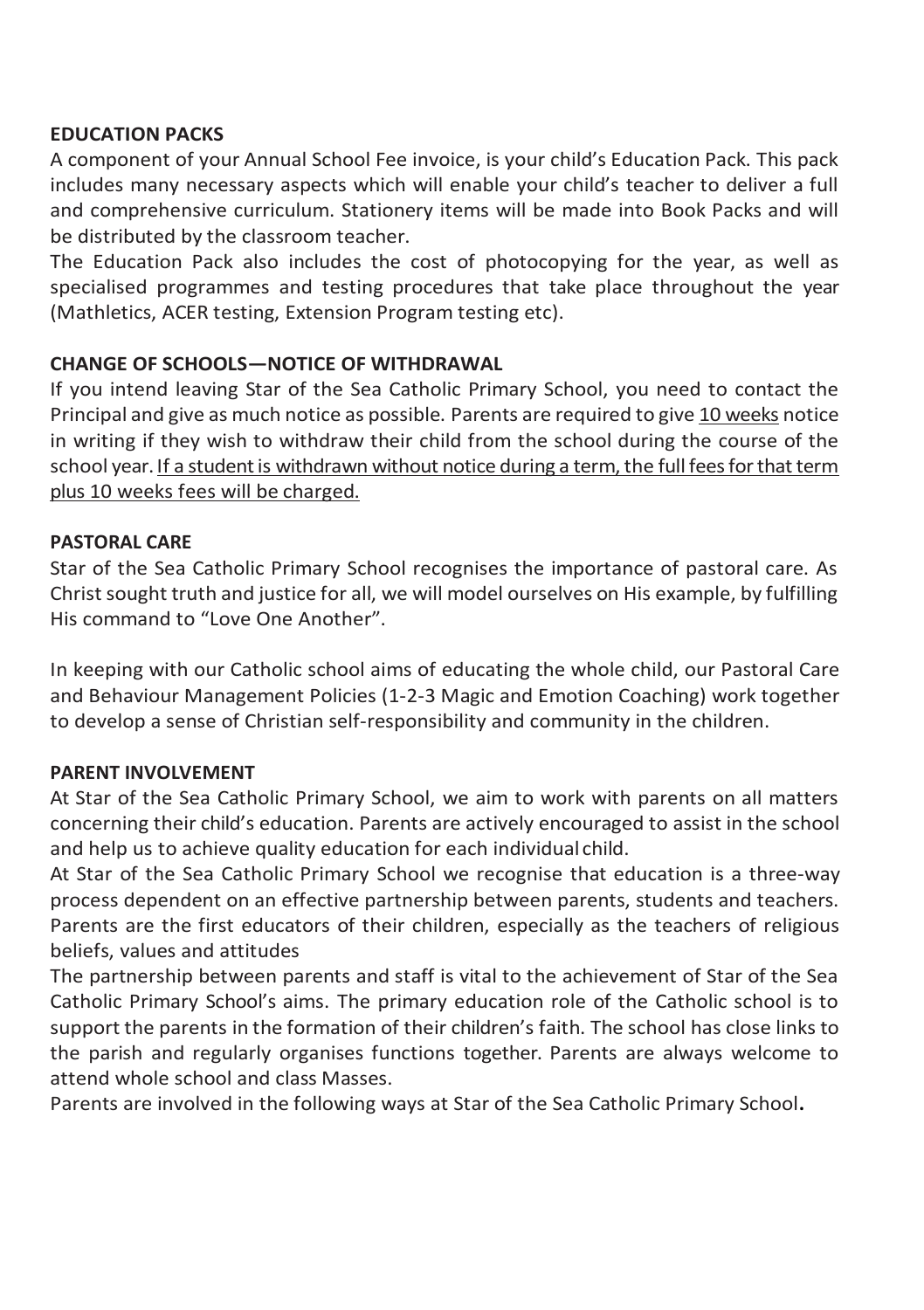#### **PARENT HELPERS**

Parents can play a valuable role in the classroom in extending the children's experiences and in extra curricular activities. The active, developmental style of learning we endeavour to provide at Star of the Sea Catholic Primary School, utilises parent support. We truly value and welcome the assistance parents and carers can provide in the classroom. All parent helpers are expected to report to the front office on arrival and sign in. Once finished in the classroom, helpers are expected to return to the office to sign out. Please see your child's teacher for how you can help, or be involved in a class roster.

#### **SCHOOL ADVISORY COUNCIL**

It is a requirement of all schools operating under the guidance of the Catholic Education Commission WA, that they have a correctly constituted School Advisory Council.

In addition to this, the ongoing capital development of Star of the Sea Catholic Primary School and the associated complexity in the area of finance, makes it imperative that the school has access to expertise from within the broader community.

The Star of the Sea Catholic Primary School Advisory Council has been constituted under the Western Australian Catholic Board Constitution and it is accountable to the Catholic Education Commission of Western Australia.

The Principal of Star of the Sea Catholic Primary School is employed by the Archbishop of Perth and, as such, is accountable to him, through the Catholic Education Commission.

The School Advisory Council comprises members of our school/parish community who are responsible to assist the Principal with financial management, recruitment of staff, policy development and building programmes of the school.

#### **PARENTS AND FRIENDS' COMMITTEE**

The Parents and Friends' Committee is a strong and active group within the school community. The Parents and Friends' Committee for Star of the Sea Catholic Primary School will hold its AGM late in the school year. The Association provides an opportunity for the expression of parental opinion and also creates an opportunity for parents to become involved in the daily activities of the school. The Association is the official parent body of the school.

The principal objectives of the Association are the promotion of the interests of Star of the Sea Catholic Primary School and the students attending it. The Principal, along with all members of the teaching staff and all parents of students attending the school, are exofficio members. Other friends and supporters of the school may be admitted as members. Any parent is welcome to attend meetings and offer support in a positive manner.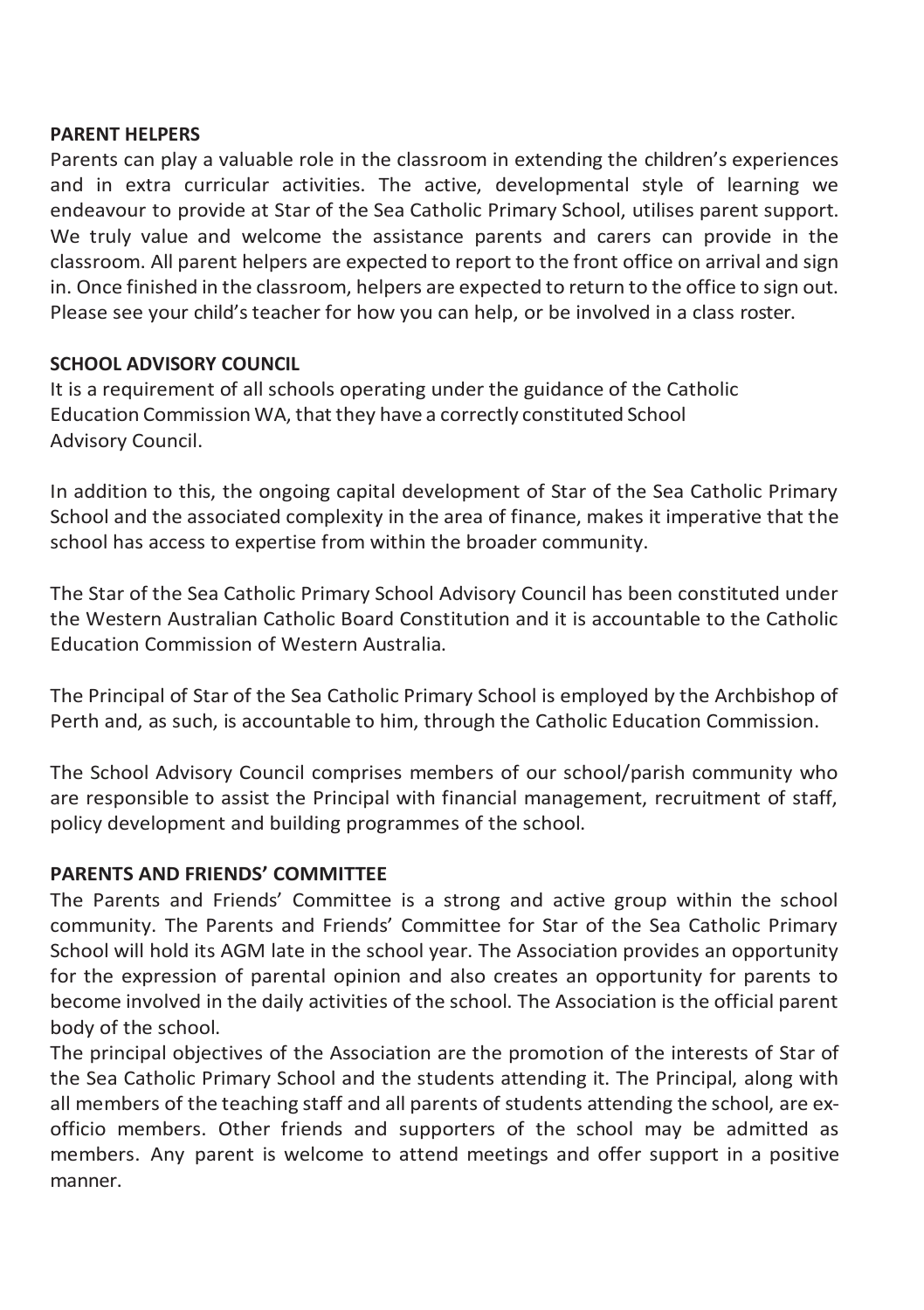Each class is required to provide two parent representatives for the P&F. At least one of the representatives should attend the monthly meeting and disseminate any necessary information to the parents in their class.

THE THREE MAIN ROLES OF THE P&F ARE:

- Educating Parents
- **Building Community**
- Fundraising

### **PARENT/TEACHER COMMUNICATION**

Through good communication with your child's teacher, home and school can complement each other in encouraging the development of the whole child.

It is essential that channels of communication are established and maintained between the school and parents. In this way, students and teachers are supported in their efforts in the classroom.

### **AVENUES OF COMMUNICATION WITHIN THE SCHOOL INCLUDE:**

**The Fortnightly Newsletter** 

Available on the school website. Parents are notified via email that the latest newsletter is available online. Please ensure that your email addressisforwarded to the office. A hard copy is also available at the office for those who do not have electronic access.

Student Diary

This comes home each night with children from Years 3 – 6 and should be checked by parents and teachers daily.

#### **Parent/Teacher Meetings**

Please make an appointment with your child's teacher to discuss their progress and any concerns or issues you may have during the year.

Parent /Teacher meetings are held in Term 2 & Term 4, school will close at 12pm on this day. Dates are advertised in the school newsletter and on the calendar. Bookings are made through the PTO online system. It is an expectation that parents attend the Term 2 & 4 Parent / Teacher meeting.

Students on an Individual Adjustment Plan will require additional meetings throughout the year. These meetings are organized by class teachers. It is an expectation that parents attend.

Parent / Teacher Information Night Information is presented early inthe newschool yearto explain the year's program and expectations of each class.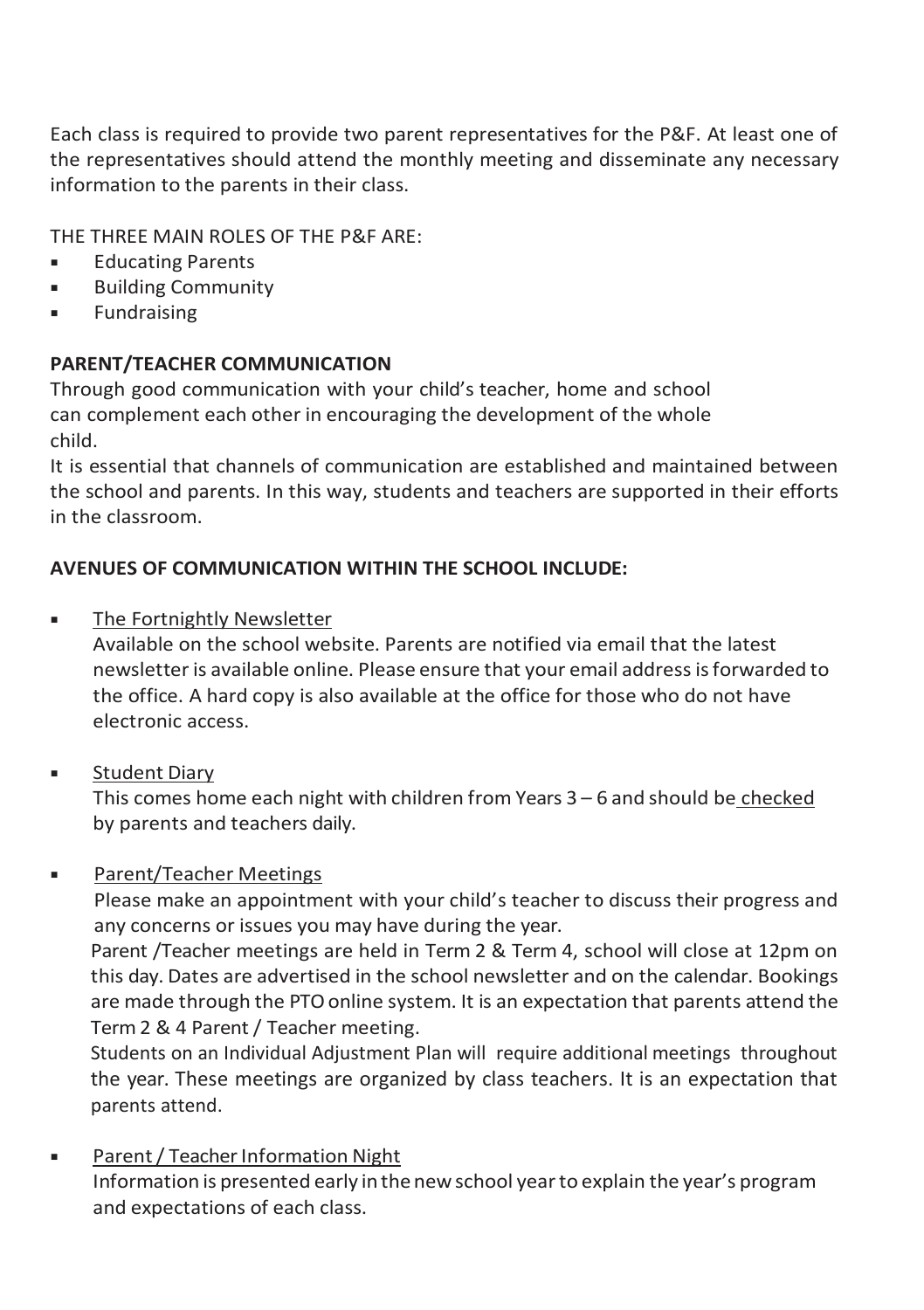## **Sacramental Parent Meetings**

These are scheduled throughout the year as necessary. Parental involvement in the preparation of their children for the Sacraments of Reconciliation, Eucharist and Confirmation is essential.

**Reporting** 

Reporting and evaluation is provided for parents throughout the year. They include:

- Interim report at the end of Term1
- First Semester reports at the end of Term2
- Second Semester reports at the end of Term4
- Individual Adjustment Plans—mid Term 1, 2 and 4 (or asrequired)
- CAT—Common Assessment Tasks Books(weekly)

### **SCHOOL ASSEMBLIES**

Pre Primary to Year 6 class assemblies take place on Fridays in the Undercover Area. A notice is placed in the school calendar to inform parents which class is presenting the assembly. Assemblies commence promptly at 8:50am.

Classes are rostered to present at the Friday assemblies and show us some of the things they

are learning in class. Individual awards are also presented. Parents are informed if their child is receiving a Merit Certificate, Our Lady Star of the Sea Award or Making Jesus Real Award.

All parents, relatives and friends are welcome to join usfor our assemblies.

#### **ROUTINES AND PROCEDURES**

#### **SCHOOL HOURS**

Children are not permitted to be on premises prior to 8:00am. It is not safe for students to wait in the car park. Supervision of students commences at 8:00am. All students should assemble in the Undercover Area.

| 8:30am                 | Doors open for Kindy-Year 6                            |
|------------------------|--------------------------------------------------------|
| 8:45am                 | <b>Warning Bell</b>                                    |
| $8:50am - 11:00am$     | First Teaching Block. School officially starts at 8.50 |
| $11:00$ am $-11:25$ am | Recess                                                 |
| $11:25am - 1:10pm$     | Second Teaching Block                                  |
| $1:10$ pm $-1:45$ pm   | Lunch                                                  |
| $1:45$ pm $-3:00$ pm   | <b>Final Teaching Block</b>                            |
| 3:00 <sub>pm</sub>     | School concludes for all students                      |
|                        |                                                        |

Parents are asked to ensure that their children arrive at school between 8:30 and 8:45am. Lessons commence at 8:50am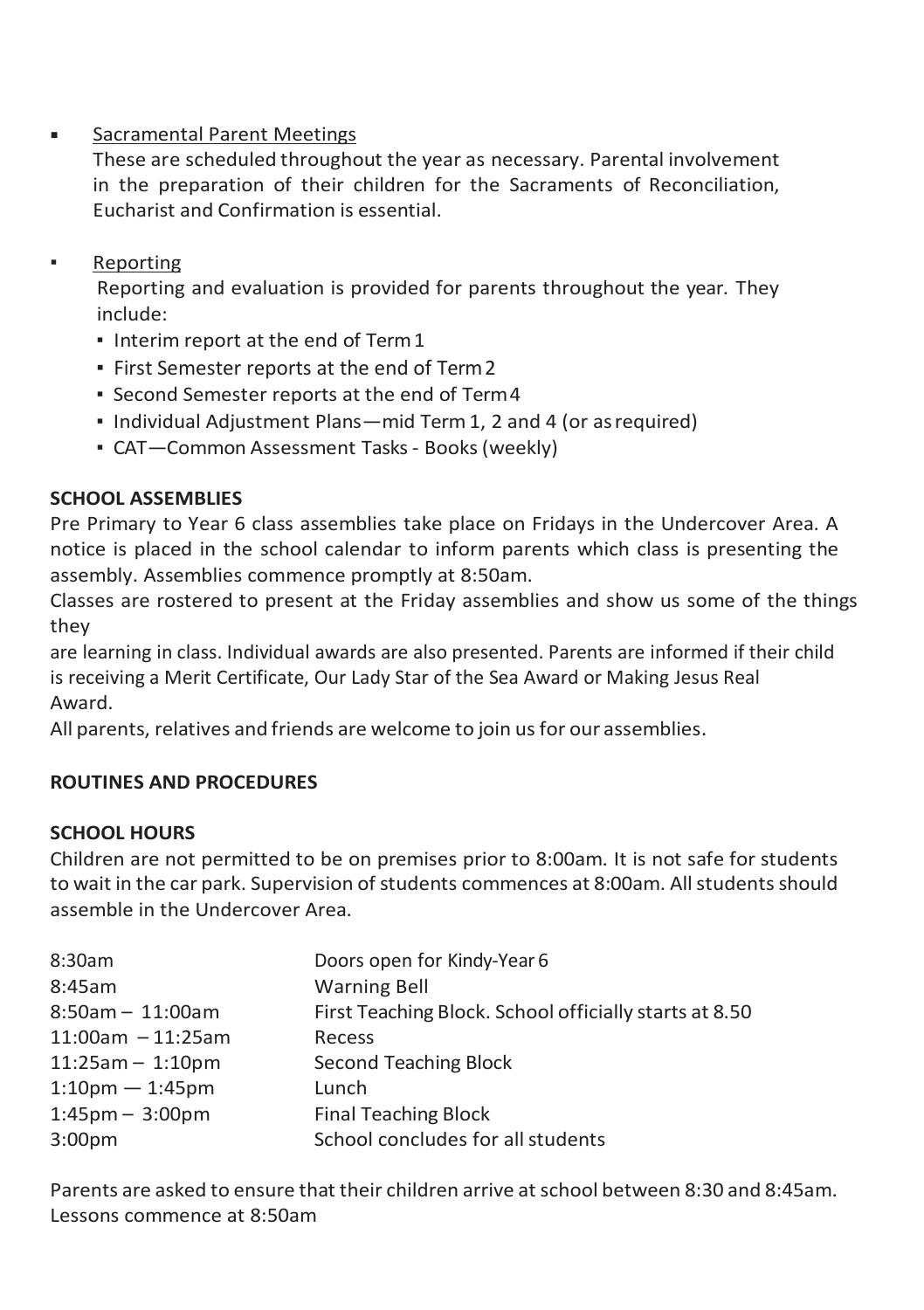#### **UNIFORM**

Please follow the link [here](https://irp.cdn-website.com/c8683b04/files/uploaded/Uniform%20Procedure%20.pdf) for Star of the Sea's Uniform Procedure.

#### **HEALTHY EATING PROCEDURE**

Please follow th[e link](https://irp.cdn-website.com/c8683b04/files/uploaded/18.%20Healthy%20Eating%20Procedure.pdf) here for Star of the Sea's Healthy Eating Procedure.

#### **BIRTHDAY CELEBRATIONS**

Classes do their own class simple celebration of birthdays that is consistent for all children and doesn't impact on our Healthy Eating Procedure or disrupt the learning program. Please do not feel you need to do anything in addition to this at school. Only fruit muffins or a fruit platter is permitted. Please, do not bring in or distribute cakes, lollies, novelty gifts etc. to other children before, during or after school.

#### **SCHOOL ATTENDANCE PROCEDURE**

Correct recording of student attendance is a legal requirement for teachers in schools in Western Australia.

At Star of the Sea Catholic Primary School, attendance records of students will be taken at the commencement of each day before 9.15am (to cater for the morning session) and 1.45pm (to cater for the afternoon session). Attendance is marked in half day increments. These increments being before and after 12.45am.

The following methods of non-attendance reasoning will be accepted by the Front Office.

- 1. An email sent to Admin through the email address: [admin@starofthesea.wa.edu.au](mailto:admin@starofthesea.wa.edu.au). This must contain the parent's and child's full name (THIS IS THE PREFERRED METHOD).
- 2. Online absentee form via school website.
- 3. Note sent to school signed by a parent or legal guardian.
- 4. Direct contact from a parent or legal guardian, however, this must be followed up with a note signed by a parent or legal guardian.

#### **LOST PROPERTY**

All lost property is kept at Reception and put out on display (when possible). Property that is clearly labelled with a name and class is promptly put into class message boxes. Other unlabelled or illegible labelled items are held for a short period of time and if not collected will be donated to families or sent to the Uniform Shop to be sold second hand.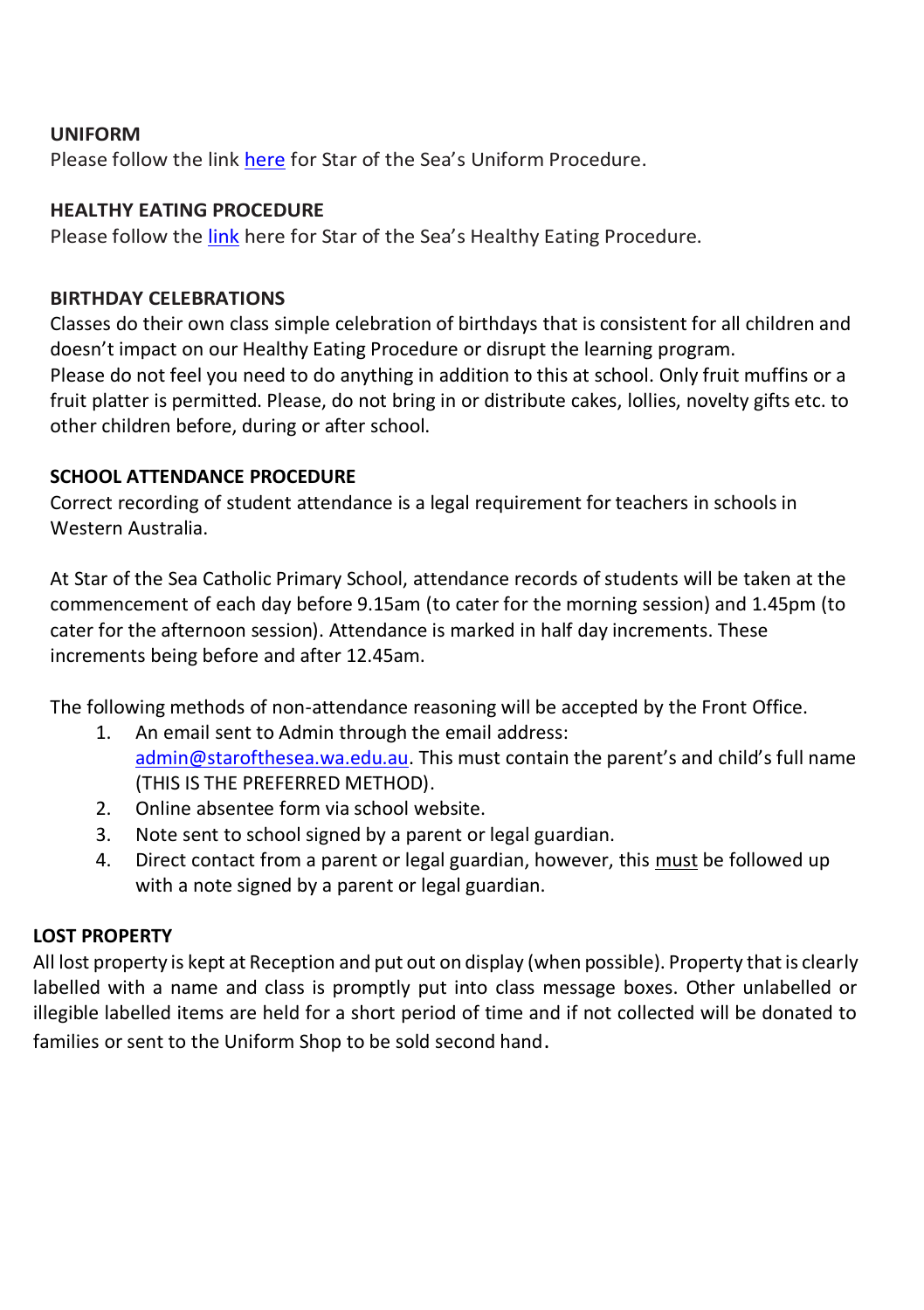#### **EARLY LEARNING CENTRE**

All children attending the Early Learning Centre to Pre Primary must be accompanied into the classroom at the commencement of the school day by either a parent/guardian or nominated adult.

This responsibility cannot be placed on siblings at the school. Students in Kindy and Pre-Primary enrolled at the Out of School Hours Care facility (OSHC) are accompanied into the classroom by a carer from the centre.

Kindergarten doors open at 8:30am allowing for students to settle. These classes officially commence at 8:45 am. Kindergarten day ends at 2:50pm. Kindergarten lunch and play times may vary.

Please ensure that children leave the school grounds immediately after school. Supervision at the Farris St exit ceases at 3:20pm. Supervision on the front lawn ceases at 3:30pm.

Children from Kindergarten to Pre Primary must also be collected by their parent/guardian or another nominated adult at the completion of the school day. Students enrolled at the Out of School Hours Care facility are also collected by a carer from the centre.

Written permission is required for someone other than the parent/guardian to collect a child from the classroom.

Long term changes to arrangements to collect children, can be made by providing a written note to the classroom teacher. Short term changes must be documented in the morning through the class communication book in the Early Childhood Classes.

Children in Kindergarten and Pre Primary accessing the Out of School Hours Care facility are collected by an Out of School Hours Care staff member. This staff member identifies themselves to the classroom teacher, or assistant, by either their uniform, or badge and if requested, produces the relevant documentation to the classroom teacher or assistant. Please be aware that if the school has not been informed of alternative arrangements for your child to be collected, your child will not be released. Your co-operation is necessary to avoid confusion and frustration for your child at hometime.

Parents/guardians and others nominated to collect children from the classroom should be prepared to show appropriate identification, particularly in the case when both the regular classroom teacher and assistant are absent and are replaced by relief staff. The care and safety of your children is of utmost importance. Your understanding and co-operation is appreciated.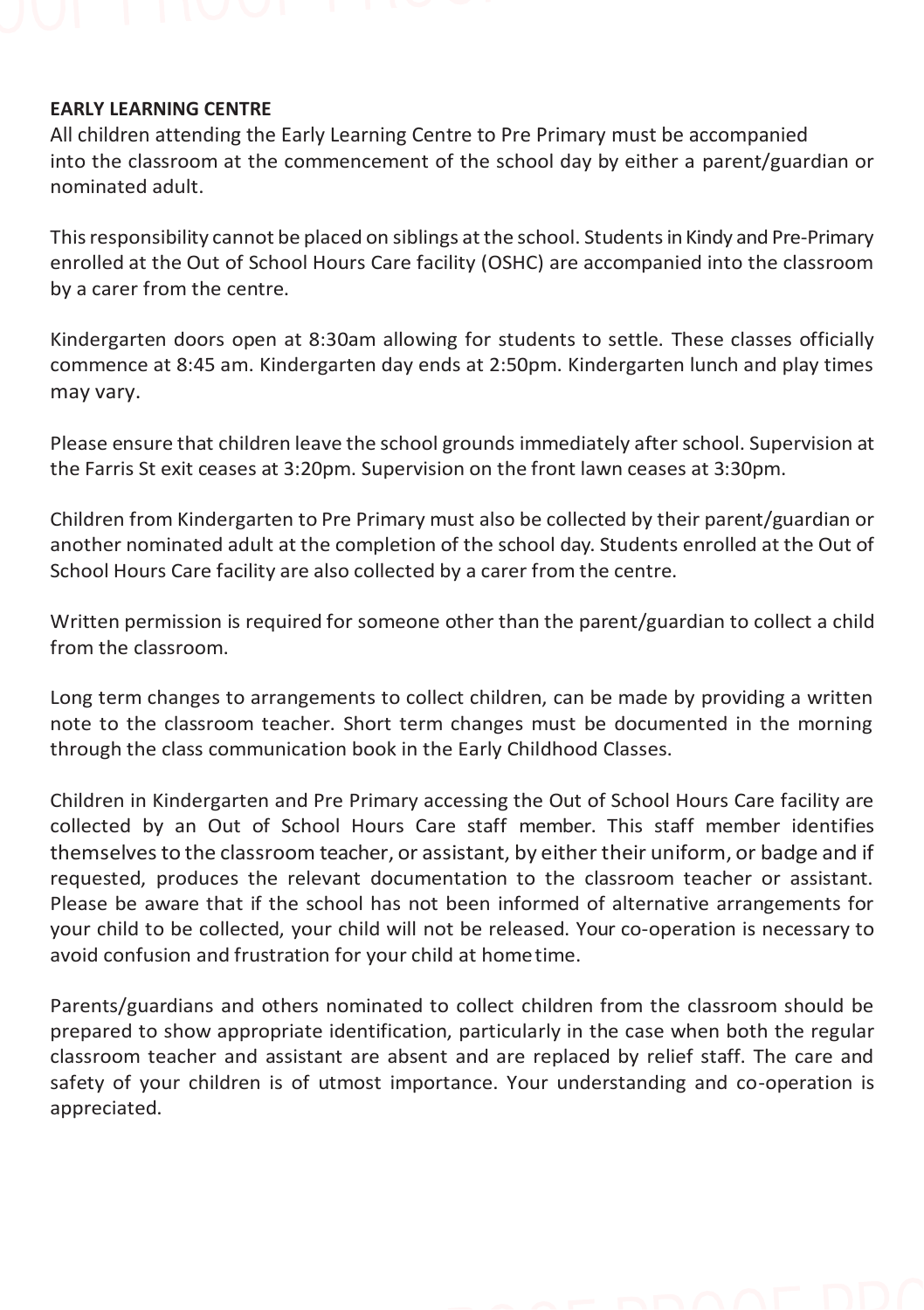#### **YEARS ONE TO SIX STUDENTS**

A pick-up/set down area for those parents not accompanying their children into the school is located directly in front of the Administration Building on Swinstone Street. This is a strictly no parking area**.** For maximum usage drive your car as far forward as possible to allow other users to pull in behind you. If you intend to vacate your vehicle, it must be parked in the main school car park.

Please be aware that students may also arrive on bicycles or on foot so the utmost care should be exercised at these peak times. Please also note that no child should be in the car park area, unsupervised.

Children must wait to be collected within the school compound in front of the Administration building. All children must be collected by 3:30pm as staff supervision ceases at this time. Students being picked up from the Farris Street exit must be collected from inside the school grounds by their parent / guardian.

#### **EARLY DROP OFF / LATE PICK UP**

At Star of the Sea Catholic Primary School we take the duty of care of our students very seriously. Our duty of care commences at 8:00am and ceases at 3:30pm. Please consider using our OSHC Centre before and after school to ensure your child is being

suitably supervised.

#### **OUT OF SCHOOL HOURS CARE (OSHC)**

An Out of School Hours Care (OSHC) Centre operates from the Parish Hall (between the School and the Church).

The following services are provided for children from Kindergarten to Year 6. Before School Care Mon – Fri 6:00am till 8:30am After School Care Mon – Fri 3:00pm till 6:00pm Vacation Care 6:00am till 6:00pm Child Care Subsidy is available to eligible families. Families are asked to speak with the Centre in relation to fees and current pricing. Enquiries about care can be made by phone or email. Phone: 9553 9540 Email: [oshc@sots.wa.edu.au](mailto:oshc@sots.wa.edu.au)

OSHC enrolment forms and online links are available on the school's website. Other information such as newsletters and vacation planners are also available on the website. Please see the Care Centre Parent Handbook for more information.